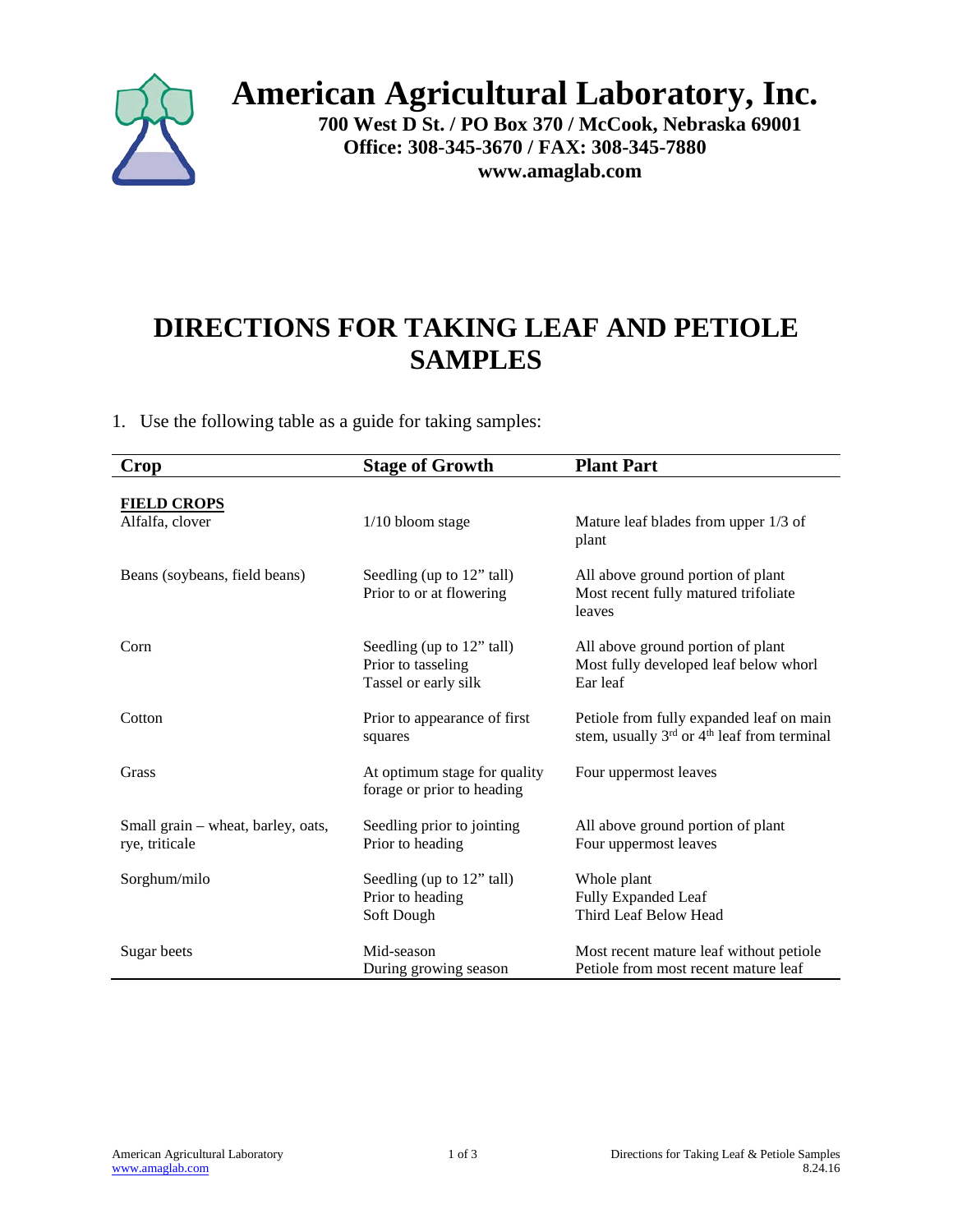| Crop                                           | <b>Stage of Growth</b>                         | <b>Plant Part</b>                                                                                  |
|------------------------------------------------|------------------------------------------------|----------------------------------------------------------------------------------------------------|
| <b>FRUIT AND NUT CROPS</b>                     |                                                |                                                                                                    |
| Apple, cherry, peach, pear                     | Mid-season                                     | Leaves near base of current year's<br>growth or from spurs                                         |
| Grapes                                         | End of bloom period                            | Petioles from leaves adjacent to fruit<br>clusters                                                 |
| Lemon, lime                                    | Mid-season                                     | Mature leaves from last flush or growth<br>on non-fruiting terminals                               |
| Orange                                         | Mid-season                                     | Spring cycle leaves, 4 to 7 months old<br>from non-bearing terminals                               |
| Pecan                                          | 6 to 8 weeks after bloom                       | Middle pair of leaflets from mid-portion<br>of terminal growth                                     |
| Pistachio                                      | 6 to 8 weeks after bloom                       | Leaflet from mid-portion of non-bearing<br>branches                                                |
|                                                |                                                |                                                                                                    |
| <b>VEGETABLE CROPS</b><br>Cantaloupe           | During growing season                          | Petiole of $6th$ leaf from growing tip                                                             |
| Cucumber                                       | Early fruit set                                | Petiole of 6 <sup>th</sup> leaf from tip                                                           |
| Muskmelon                                      | During growing season                          | Petiole of $6th$ leaf from growing tip                                                             |
| Onion                                          | During growing season                          | Tallest leaf                                                                                       |
| Pepper - chili                                 | During growing season<br>During growing season | Petiole of young, mature leaf<br>Blade of young, mature leaf                                       |
| Pepper - sweet                                 | During growing season<br>During growing season | Petiole of young, mature leaf<br>Blade of young, mature leaf                                       |
| Potato                                         | During growing season                          | Petiole of 4 <sup>th</sup> leaf from growing tip                                                   |
| Pumpkin                                        | Early fruit set                                | Petiole of $6th$ leaf from growing tip                                                             |
| Spinach                                        | Midgrowth                                      | Petiole of young, mature leaf                                                                      |
| Tomato                                         | During growing season<br>During growing season | Petiole of 4 <sup>th</sup> leaf from growing tip<br>Blade of 4 <sup>th</sup> leaf from growing tip |
| Watermelon                                     | Early fruit set                                | Petiole of 6 <sup>th</sup> leaf from growing tip                                                   |
|                                                |                                                |                                                                                                    |
| <b>ORNAMENTALS</b><br>Ornamental trees, shrubs | Current year's growth                          | Fully developed leaves                                                                             |
| Turf                                           | During normal growing                          | Leaf blades                                                                                        |